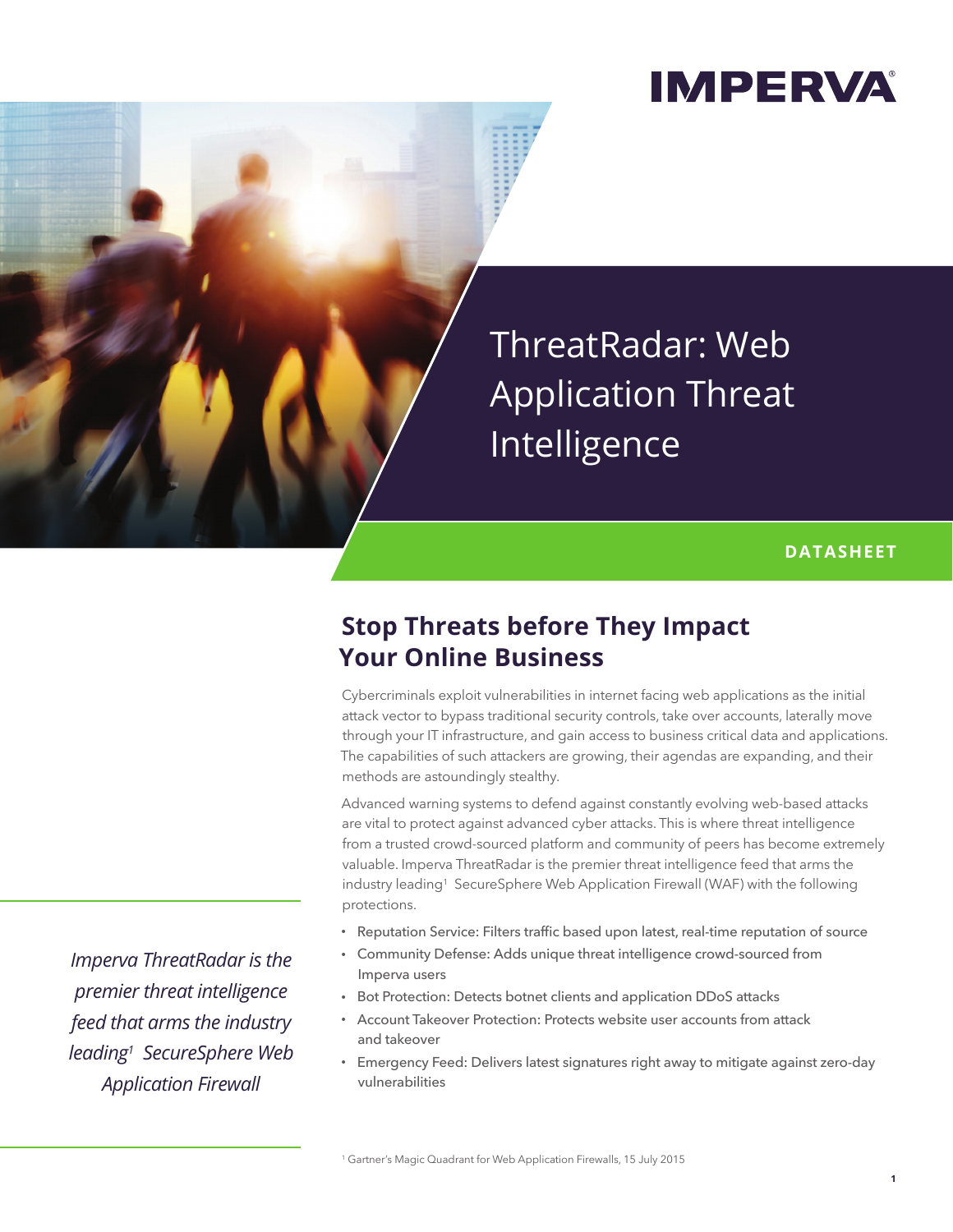### Imperva **ThreatRadar** Subscription Service

- Reputation Service
- Community Defence
- Bot Protection
- Account Takeover

# Leverage Threat Intelligence to Stop Malicious Users and Automated Attacks

#### **Crowd-Sourced Threat Intelligence to Identify New Attack Vectors**

ThreatRadar employs threat intelligence research from Imperva Application Defense Center (ADC), which is comprised of some of the world's leading experts in data and application security and combines it with the live threat data from the community of SecureSphere WAF customers.

#### **Early Detection and Blocking of Malicious Sources**

Aggregating attack data from both third-party security providers and SecureSphere WAF deployments worldwide, ThreatRadar provides an early detection and comprehensive defense against known malicious sources.

#### **Improve Efficacy of Threat Data and Reduce Workload of Security Operations**

SecureSphere WAF customers can dramatically reduce the workload of security operations related to malicious and unwanted web traffic, by automatically alerting/ blocking web requests based on user reputation, botnets, account takeover attempts and hackers conducting reconnaissance of applications to find weaknesses.

#### **Continuous, Automated Feed of Current Attack Sources**

ThreatRadar automatically delivers multiple attack feeds in near real-time. Security feeds identify sources that have recently executed SQL injection, cross-site scripting, DDoS, and other Web attacks.

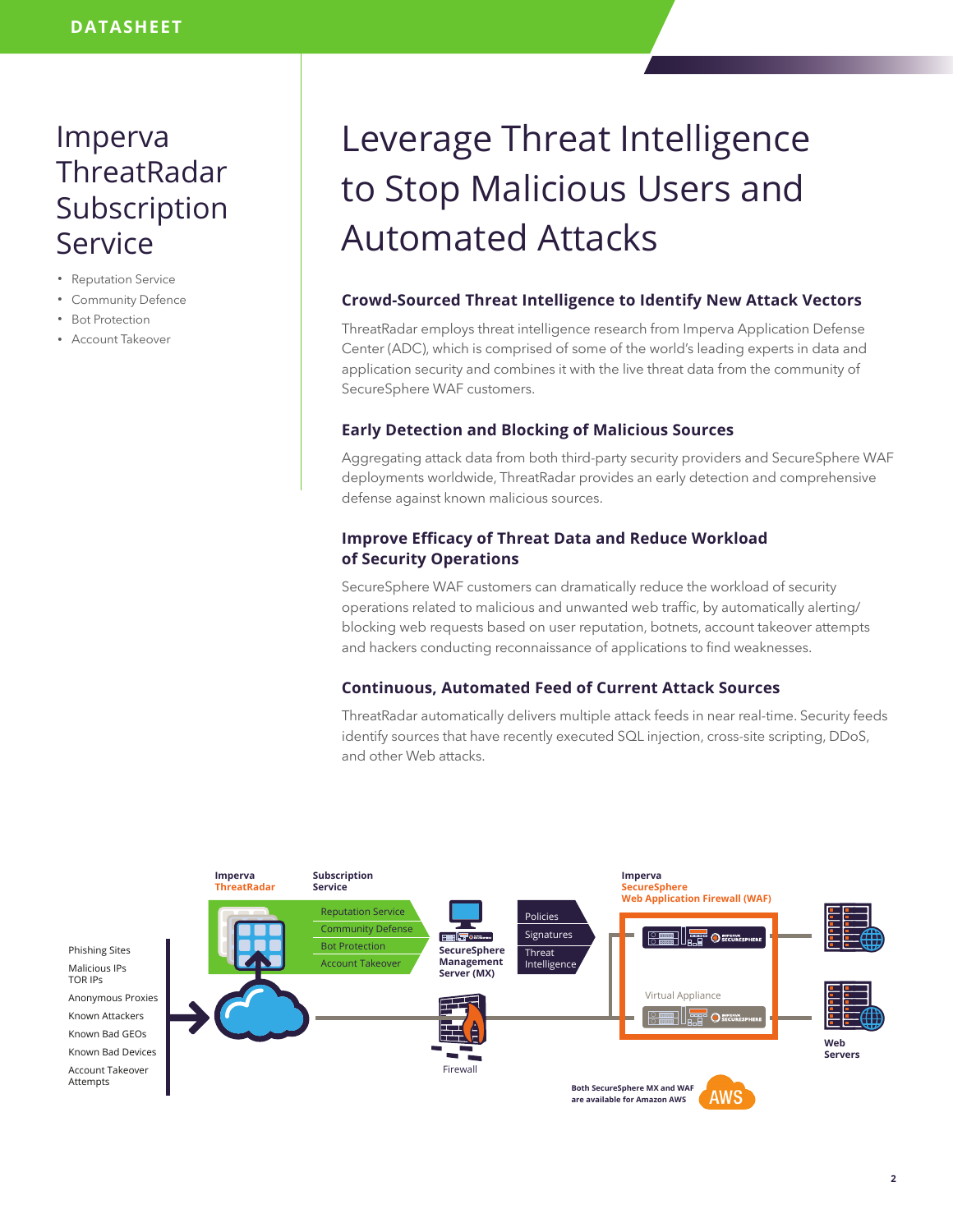## Known Malicious Sources

- 90% of attacks are from known bad actors
- 60% of traffic is from malicious bots
- 50% of web attacks are using stolen credentials

source: Imperva and Verizon DBIR

#### **Streamlined Forensic Analysis with Clear, Relevant Alerts and Reports**

ThreatRadar takes the guesswork out of security event analysis. User reputation and geographic location data provide additional context, enabling precise incident response and minimizing operational workload.

#### **ThreatRadar Reputation Service**

ThreatRadar Reputation Service arms the SecureSphere WAF with real-time threat intelligence on known malicious sources, such as:

- Malicious IP Addresses: Sources that have repeatedly attacked other websites
- Anonymous Proxies: Proxy servers used by attackers to hide their true location
- TOR Networks: Hackers who are using The Onion Router (TOR) to disguise the source of attack
- IP Geolocation: Geographic location where attacks are coming from and block access
- Phishing URLs: fraudulent sites (URLs) that are used in phishing attacks
- Comment Spammers: IP addresses of known active comment spammers

#### **ThreatRadar Community Defense**

ThreatRadar Community Defense harnesses the collective insight of SecureSphere WAF deployments around the world and delivers crowd-sourced threat intelligence in near real-time to each SecureSphere WAF installation. It uses patent-pending algorithms to translate live-attack data that it gathers into attack patterns, policies, and reputation data and delivers near real-time threat intelligence that is seen by Imperva WAF customers.

While ThreatRadar Reputation Services relies on security information from leading external security providers, ThreatRadar Community Defense draws on live attack information aggregated from SecureSphere WAF deployments around the world.

SecureSphere WAF customers who opt-in to send anonymized attack data to the ThreatRadar cloud receive ThreatRadar Community Defense free of charge.

#### **ThreatRadar Bot Protection**

ThreatRadar Bot Protection Service enables SecureSphere WAF to accurately distinguish incoming traffic between human and bot traffic, identify "good" and "bad" bots; classify traffic by browser type, and more.

Malicious bots account for more than 95% of all website attacks, including DDoS attacks, injecting comment spam, and scraping website content. By eliminating unwanted/ unwelcome bots, which account for up to 30% of all website traffic, it improves website performance and security.

#### **ThreatRadar Account Takeover Protection**

Criminals use stolen credentials from malware and phishing attacks to gain unauthorized access to customer accounts, to transfer money, execute fraudulent transactions, and bring down reputations of companies. ThreatRadar Account Takeover Protection enables SecureSphere WAF to detect and mitigate such unauthorized access in real time by leveraging credential/device threat intelligence.

**3**